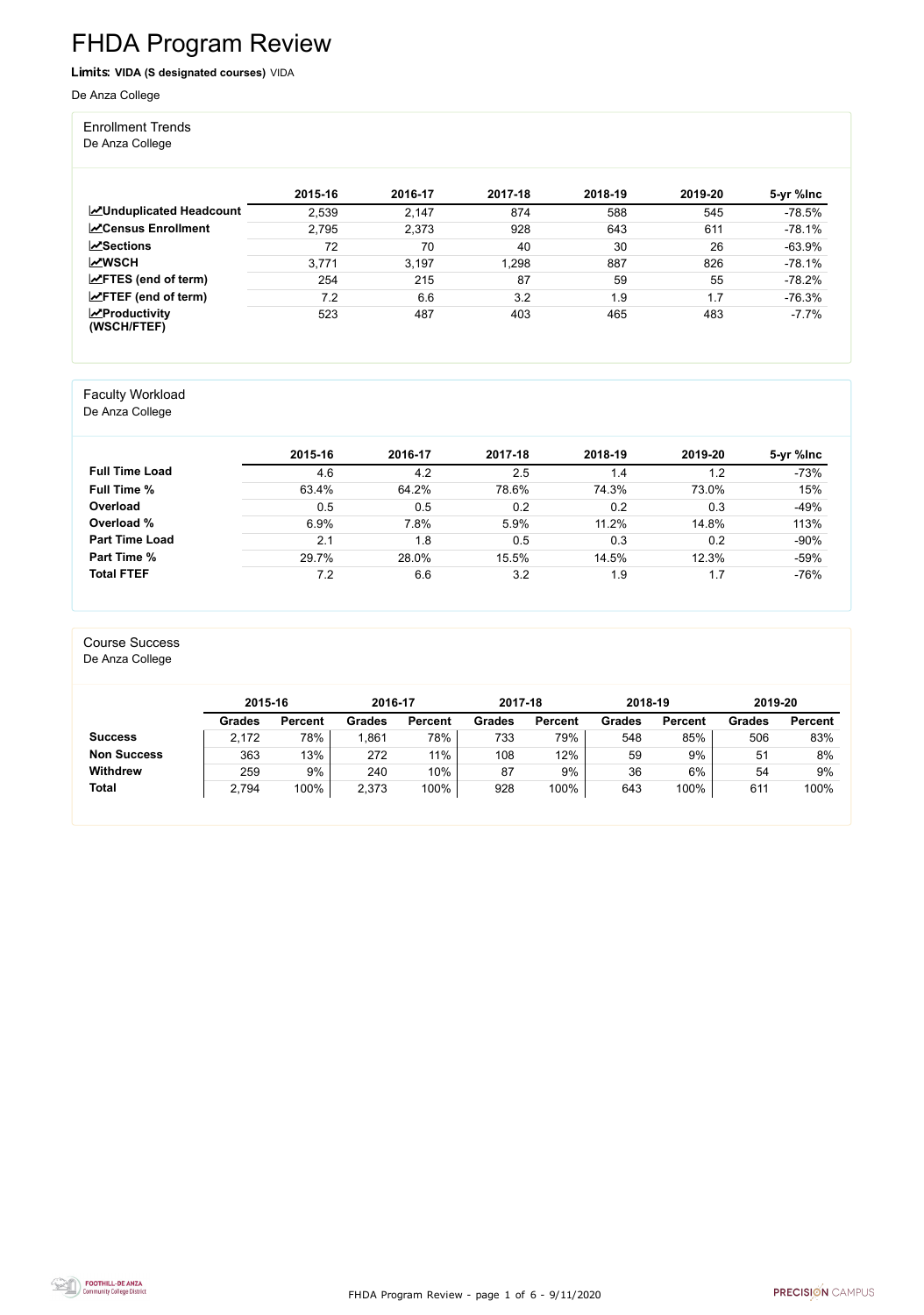FHDA Program Review - page 2 of 6 - 9/11/2020



### Course Success for African American, Latinx, and Filipinx Students

### Course Success for Asian, Native American, Pacific Islander, White, and Decline to State Students

|                    |               | 2015-16        |               | 2016-17        |               | 2017-18        | 2018-19       |                | 2019-20       |                |
|--------------------|---------------|----------------|---------------|----------------|---------------|----------------|---------------|----------------|---------------|----------------|
|                    | <b>Grades</b> | <b>Percent</b> | <b>Grades</b> | <b>Percent</b> | <b>Grades</b> | <b>Percent</b> | <b>Grades</b> | <b>Percent</b> | <b>Grades</b> | <b>Percent</b> |
| <b>Success</b>     | 936           | 74%            | 780           | 74%            | 308           | 72%            | 193           | 80%            | 218           | 79%            |
| <b>Non Success</b> | 196           | 15%            | 152           | 14%            | 69            | 16%            | 29            | 12%            | 32            | 12%            |
| <b>Withdrew</b>    | 136           | 11%            | 128           | 12%            | 48            | 11%            | 19            | 8%             | 27            | 10%            |
| <b>Total</b>       | ,268          | 100%           | 1,060         | 100%           | 425           | 100%           | 241           | 100%           | 277           | 100%           |

|                    | 2015-16       |                | 2016-17       |                | 2017-18       |                | 2018-19       |                | 2019-20       |                |
|--------------------|---------------|----------------|---------------|----------------|---------------|----------------|---------------|----------------|---------------|----------------|
|                    | <b>Grades</b> | <b>Percent</b> | <b>Grades</b> | <b>Percent</b> | <b>Grades</b> | <b>Percent</b> | <b>Grades</b> | <b>Percent</b> | <b>Grades</b> | <b>Percent</b> |
| <b>Success</b>     | 1,236         | 81%            | ,081          | 82%            | 425           | 84%            | 355           | 88%            | 288           | 86%            |
| <b>Non Success</b> | 167           | 11%            | 120           | 9%             | 39            | 8%             | 30            | 7%             | 19            | 6%             |
| <b>Withdrew</b>    | 123           | 8%             | 112           | 9%             | 39            | 8%             | 17            | 4%             | 27            | 8%             |
| <b>Total</b>       | 1,526         | 100%           | 1,313         | 100%           | 503           | 100%           | 402           | 100%           | 334           | 100%           |
|                    |               |                |               |                |               |                |               |                |               |                |

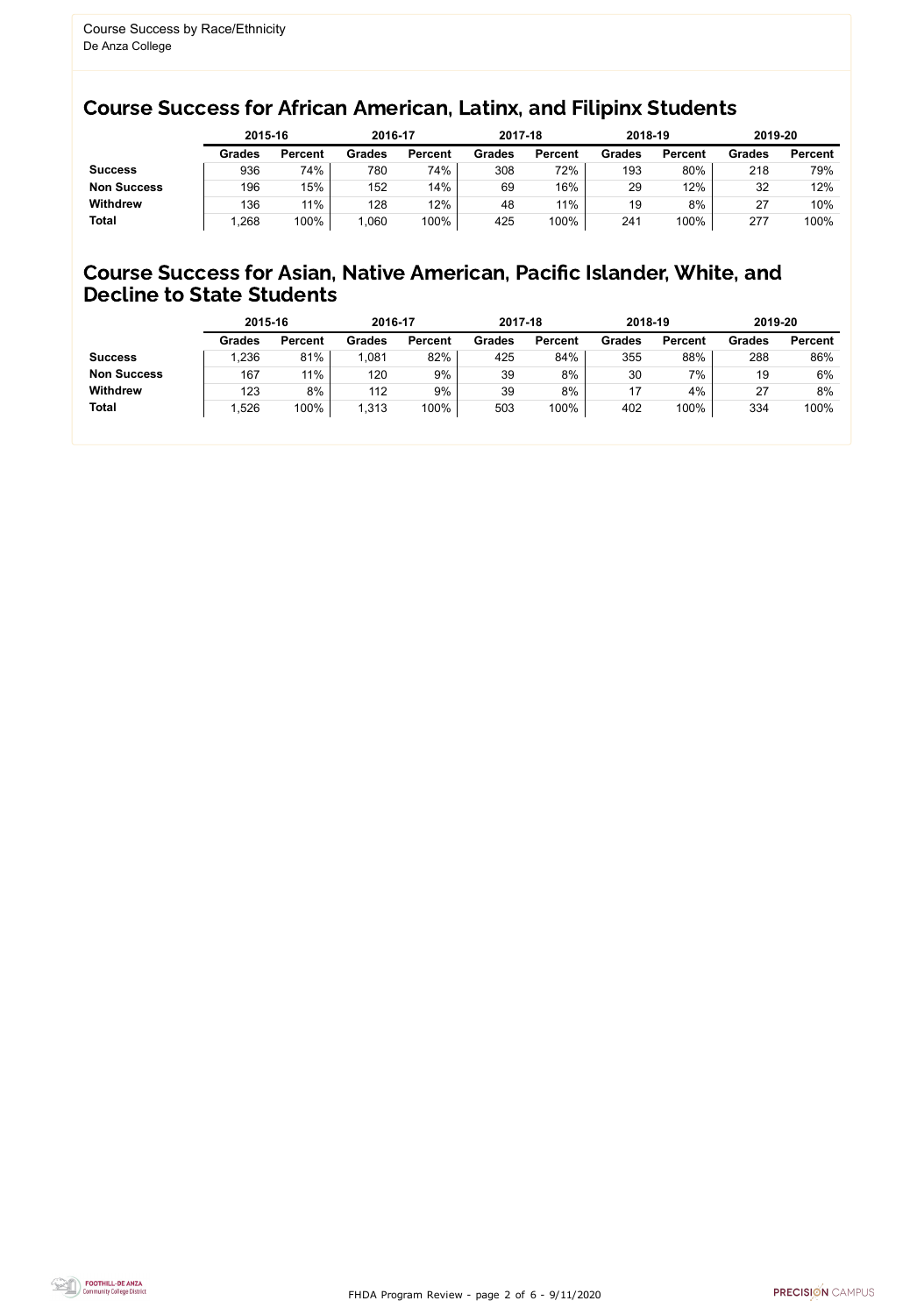

Some courses may continue to be listed but no longer have data due to renumbering or because the course was not offered in the past five years.



### by Gender

|                     | 2015-16 |                |       | 2016-17        |     | 2017-18        | 2018-19 |                | 2019-20 |                |
|---------------------|---------|----------------|-------|----------------|-----|----------------|---------|----------------|---------|----------------|
|                     | Enr     | <b>Percent</b> | Enr   | <b>Percent</b> | Enr | <b>Percent</b> | Enr     | <b>Percent</b> | Enr     | <b>Percent</b> |
| <b>Female</b>       | 1,468   | 53%            | ,295  | 55%            | 584 | 63%            | 409     | 64%            | 423     | 69%            |
| <b>Male</b>         | 1,314   | 47%            | ,062  | 45%            | 334 | 36%            | 226     | 35%            | 184     | 30%            |
| <b>Not Reported</b> | 13      | 0%             | 16    | $1\%$          | 10  | $1\%$          |         | $1\%$          |         | 1%             |
| <b>Total</b>        | 2,795   | 100%           | 2,373 | 100%           | 928 | 100%           | 643     | 100%           | 611     | 100%           |

## by Ethnicity

|                         | 2015-16 |                |       | 2016-17        |     | 2017-18        | 2018-19 |                | 2019-20 |                |
|-------------------------|---------|----------------|-------|----------------|-----|----------------|---------|----------------|---------|----------------|
|                         | Enr     | <b>Percent</b> | Enr   | <b>Percent</b> | Enr | <b>Percent</b> | Enr     | <b>Percent</b> | Enr     | <b>Percent</b> |
| <b>African American</b> | 136     | 5%             | 87    | 4%             | 39  | 4%             | 11      | 2%             | 23      | 4%             |
| Asian                   | 1,010   | 36%            | 898   | 38%            | 338 | 36%            | 284     | 44%            | 236     | 39%            |
| <b>Filipinx</b>         | 214     | 8%             | 167   | 7%             | 55  | 6%             | 29      | 5%             | 29      | 5%             |
| Latinx                  | 918     | 33%            | 806   | 34%            | 331 | 36%            | 201     | 31%            | 225     | 37%            |
| <b>Native American</b>  | 11      | $0\%$          | 10    | $0\%$          | 4   | $0\%$          | 4       | $1\%$          | 2       | $0\%$          |
| <b>Pacific Islander</b> | 22      | $1\%$          | 19    | 1%             | 6   | $1\%$          | 5       | 1%             |         | $0\%$          |
| White                   | 437     | 16%            | 354   | 15%            | 149 | 16%            | 98      | 15%            | 85      | 14%            |
| <b>Decline to State</b> | 47      | 2%             | 32    | $1\%$          | 6   | $1\%$          | 11      | 2%             | 11      | 2%             |
| <b>Total</b>            | 2,795   | 100%           | 2,373 | 100%           | 928 | 100%           | 643     | 100%           | 611     | 100%           |

### by Age

|              | 2015-16 |                | 2016-17 |                |     | 2017-18        | 2018-19 |                | 2019-20 |                |
|--------------|---------|----------------|---------|----------------|-----|----------------|---------|----------------|---------|----------------|
|              | Enr     | <b>Percent</b> | Enr     | <b>Percent</b> | Enr | <b>Percent</b> | Enr     | <b>Percent</b> | Enr     | <b>Percent</b> |
| 19 or less   | 683     | 24%            | 587     | 25%            | 220 | 24%            | 172     | 27%            | 154     | 25%            |
| $20 - 24$    | 1,630   | 58%            | 1,342   | 57%            | 437 | 47%            | 267     | 42%            | 278     | 45%            |
| 25-39        | 406     | 15%            | 358     | 15%            | 198 | 21%            | 151     | 23%            | 141     | 23%            |
| $40 +$       | 76      | 3%             | 86      | 4%             | 73  | 8%             | 53      | 8%             | 38      | 6%             |
| <b>Total</b> | 2,795   | 100%           | 2,373   | 100%           | 928 | 100%           | 643     | 100%           | 611     | 100%           |

## by Education Level

|                           | 2015-16 |                |       | 2016-17        |     | 2017-18        | 2018-19 |                | 2019-20 |                |
|---------------------------|---------|----------------|-------|----------------|-----|----------------|---------|----------------|---------|----------------|
|                           | Enr     | <b>Percent</b> | Enr   | <b>Percent</b> | Enr | <b>Percent</b> | Enr     | <b>Percent</b> | Enr     | <b>Percent</b> |
| <b>Bachelor or higher</b> | 116     | 4%             | 151   | 6%             | 143 | 15%            | 85      | 13%            | 80      | 13%            |
| <b>Associate</b>          | 66      | $2\%$          | 33    | $1\%$          | 12  | $1\%$          | 13      | 2%             | 12      | 2%             |
| <b>HS/Equivalent</b>      | 2,470   | 88%            | 2,050 | 86%            | 725 | 78%            | 505     | 79%            | 483     | 79%            |
| <b>All Other</b>          | 143     | 5%             | 139   | 6%             | 48  | 5%             | 40      | 6%             | 36      | 6%             |
| <b>Total</b>              | 2,795   | 100%           | 2,373 | 100%           | 928 | 100%           | 643     | 100%           | 611     | 100%           |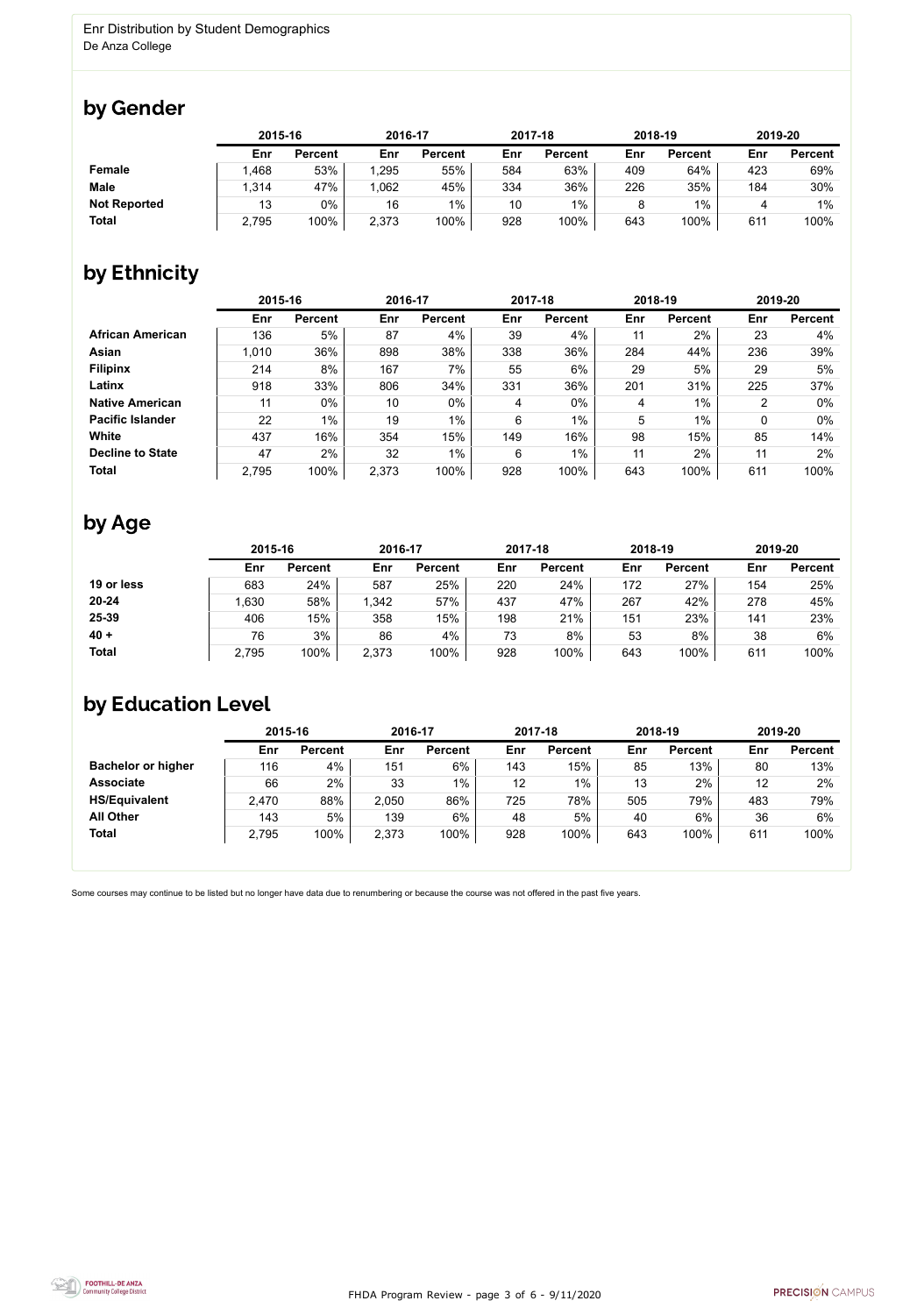FHDA Program Review - page 4 of 6 - 9/11/2020



#### Success Rates by Gender De Anza College

|                     | 2019-20                                                                 |                |               |                |               |                |               |                |  |  |  |  |  |
|---------------------|-------------------------------------------------------------------------|----------------|---------------|----------------|---------------|----------------|---------------|----------------|--|--|--|--|--|
|                     | <b>Withdrew</b><br><b>Total</b><br><b>Non Success</b><br><b>Success</b> |                |               |                |               |                |               |                |  |  |  |  |  |
|                     | <b>Grades</b>                                                           | <b>Percent</b> | <b>Grades</b> | <b>Percent</b> | <b>Grades</b> | <b>Percent</b> | <b>Grades</b> | <b>Percent</b> |  |  |  |  |  |
| <b>Female</b>       | 356                                                                     | 84%            | 35            | 8%             | 32            | 8%             | 423           | 100%           |  |  |  |  |  |
| <b>Male</b>         | 146                                                                     | 79%            | 16            | 9%             | 22            | 12%            | 184           | 100%           |  |  |  |  |  |
| <b>Not Reported</b> | 4                                                                       | 100%           |               | 0%             |               | $0\%$          | 4             | 100%           |  |  |  |  |  |
| All                 | 506                                                                     | 83%            | 51            | 8%             | 54            | 9%             | 611           | 100%           |  |  |  |  |  |

|                     |               | 2018-19                              |               |                |               |                |               |                |  |  |  |  |  |  |
|---------------------|---------------|--------------------------------------|---------------|----------------|---------------|----------------|---------------|----------------|--|--|--|--|--|--|
|                     |               | <b>Non Success</b><br><b>Success</b> |               |                |               |                | <b>Total</b>  |                |  |  |  |  |  |  |
|                     | <b>Grades</b> | <b>Percent</b>                       | <b>Grades</b> | <b>Percent</b> | <b>Grades</b> | <b>Percent</b> | <b>Grades</b> | <b>Percent</b> |  |  |  |  |  |  |
| <b>Female</b>       | 356           | 87%                                  | 28            | 7%             | 25            | 6%             | 409           | 100%           |  |  |  |  |  |  |
| <b>Male</b>         | 186           | 82%                                  | 30            | 13%            | 10            | 4%             | 226           | 100%           |  |  |  |  |  |  |
| <b>Not Reported</b> | 6             | 75%                                  |               | 13%            |               | 13%            |               | 100%           |  |  |  |  |  |  |
| All                 | 548           | 85%                                  | 59            | 9%             | 36            | 6%             | 643           | 100%           |  |  |  |  |  |  |

|                     |                | 2017-18        |                    |                 |               |                |                 |                |  |  |  |  |  |
|---------------------|----------------|----------------|--------------------|-----------------|---------------|----------------|-----------------|----------------|--|--|--|--|--|
|                     | <b>Success</b> |                | <b>Non Success</b> | <b>Withdrew</b> |               |                | <b>Total</b>    |                |  |  |  |  |  |
|                     | <b>Grades</b>  | <b>Percent</b> | <b>Grades</b>      | <b>Percent</b>  | <b>Grades</b> | <b>Percent</b> | <b>Grades</b>   | <b>Percent</b> |  |  |  |  |  |
| <b>Female</b>       | 483            | 83%            | 51                 | 9%              | 50            | 9%             | 584             | 100%           |  |  |  |  |  |
| <b>Male</b>         | 244            | 73%            | 54                 | 16%             | 36            | 11%            | 334             | 100%           |  |  |  |  |  |
| <b>Not Reported</b> | 6              | 60%            |                    | 30%             |               | 10%            | 10 <sup>°</sup> | 100%           |  |  |  |  |  |
| All                 | 733            | 79%            | 108                | 12%             | 87            | 9%             | 928             | 100%           |  |  |  |  |  |

|                     |                |                |                    | 2016-17        |                 |                |               |                |
|---------------------|----------------|----------------|--------------------|----------------|-----------------|----------------|---------------|----------------|
|                     | <b>Success</b> |                | <b>Non Success</b> |                | <b>Withdrew</b> |                | <b>Total</b>  |                |
|                     | <b>Grades</b>  | <b>Percent</b> | <b>Grades</b>      | <b>Percent</b> | <b>Grades</b>   | <b>Percent</b> | <b>Grades</b> | <b>Percent</b> |
| Female              | 1,061          | 82%            | 129                | 10%            | 105             | 8%             | 1,295         | 100%           |
| <b>Male</b>         | 786            | 74%            | 141                | 13%            | 135             | 13%            | 1,062         | 100%           |
| <b>Not Reported</b> | 14             | 88%            |                    | 13%            |                 | $0\%$          | 16            | 100%           |
| All                 | 861,ا          | 78%            | 272                | 11%            | 240             | 10%            | 2,373         | 100%           |

|                     |               |                                                  |               | 2015-16        |               |                |               |                |  |
|---------------------|---------------|--------------------------------------------------|---------------|----------------|---------------|----------------|---------------|----------------|--|
|                     |               | Withdrew<br><b>Non Success</b><br><b>Success</b> |               |                |               |                |               |                |  |
|                     | <b>Grades</b> | <b>Percent</b>                                   | <b>Grades</b> | <b>Percent</b> | <b>Grades</b> | <b>Percent</b> | <b>Grades</b> | <b>Percent</b> |  |
| Female              | 1,193         | 81%                                              | 155           | 11%            | 119           | 8%             | 1,467         | 100%           |  |
| <b>Male</b>         | 969           | 74%                                              | 206           | 16%            | 139           | 11%            | 1,314         | 100%           |  |
| <b>Not Reported</b> | 10            | 77%                                              | າ             | 15%            |               | 8%             | 13            | 100%           |  |
| All                 | 2,172         | 78%                                              | 363           | 13%            | 259           | $9\%$          | 2,794         | 100%           |  |

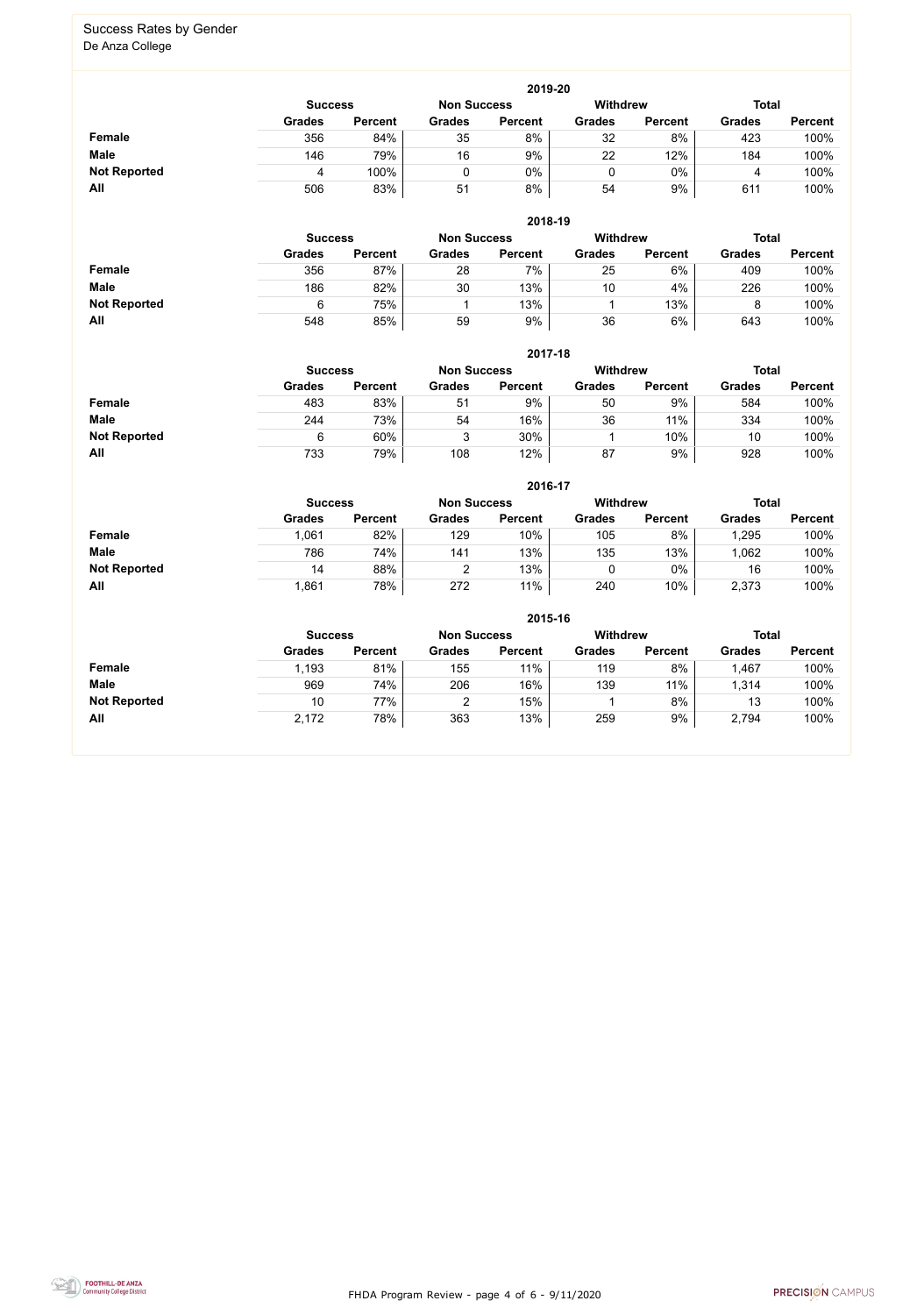FHDA Program Review - page 5 of 6 - 9/11/2020



# Success Rates by Age

De Anza College

|            |                |                |                    | 2019-20        |                 |                |               |                |
|------------|----------------|----------------|--------------------|----------------|-----------------|----------------|---------------|----------------|
|            | <b>Success</b> |                | <b>Non Success</b> |                | <b>Withdrew</b> |                | <b>Total</b>  |                |
|            | <b>Grades</b>  | <b>Percent</b> | <b>Grades</b>      | <b>Percent</b> | <b>Grades</b>   | <b>Percent</b> | <b>Grades</b> | <b>Percent</b> |
| 19 or less | 120            | 78%            | 16                 | 10%            | 18              | 12%            | 154           | 100%           |
| $20 - 24$  | 226            | 81%            | 27                 | 10%            | 25              | 9%             | 278           | 100%           |
| 25-39      | 125            | 89%            | 8                  | 6%             | 8               | 6%             | 141           | 100%           |
| $40 +$     | 35             | 92%            | 0                  | 0%             | 3               | 8%             | 38            | 100%           |
| All        | 506            | 83%            | 51                 | 8%             | 54              | 9%             | 611           | 100%           |

|            |                |                |                    | 2018-19        |                 |                |               |                |
|------------|----------------|----------------|--------------------|----------------|-----------------|----------------|---------------|----------------|
|            | <b>Success</b> |                | <b>Non Success</b> |                | <b>Withdrew</b> |                | <b>Total</b>  |                |
|            | <b>Grades</b>  | <b>Percent</b> | <b>Grades</b>      | <b>Percent</b> | <b>Grades</b>   | <b>Percent</b> | <b>Grades</b> | <b>Percent</b> |
| 19 or less | 148            | 86%            | 17                 | 10%            |                 | 4%             | 172           | 100%           |
| $20 - 24$  | 218            | 82%            | 29                 | 11%            | 20              | 7%             | 267           | 100%           |
| 25-39      | 131            | 87%            | 13                 | 9%             |                 | 5%             | 151           | 100%           |
| $40 +$     | 51             | 96%            |                    | 0%             |                 | 4%             | 53            | 100%           |
| All        | 548            | 85%            | 59                 | 9%             | 36              | 6%             | 643           | 100%           |

|            |                |                |                    | 2017-18        |                 |                |               |                |
|------------|----------------|----------------|--------------------|----------------|-----------------|----------------|---------------|----------------|
|            | <b>Success</b> |                | <b>Non Success</b> |                | <b>Withdrew</b> |                | <b>Total</b>  |                |
|            | <b>Grades</b>  | <b>Percent</b> | <b>Grades</b>      | <b>Percent</b> | <b>Grades</b>   | <b>Percent</b> | <b>Grades</b> | <b>Percent</b> |
| 19 or less | 172            | 78%            | 34                 | 15%            | 14              | 6%             | 220           | 100%           |
| $20 - 24$  | 329            | 75%            | 55                 | 13%            | 53              | 12%            | 437           | 100%           |
| 25-39      | 172            | 87%            | 11                 | 6%             | 15              | 8%             | 198           | 100%           |
| $40 +$     | 60             | 82%            | 8                  | 11%            | 5               | 7%             | 73            | 100%           |
| All        | 733            | 79%            | 108                | 12%            | 87              | 9%             | 928           | 100%           |

|            |                |                |                    | 2016-17        |                 |                |               |                |  |
|------------|----------------|----------------|--------------------|----------------|-----------------|----------------|---------------|----------------|--|
|            | <b>Success</b> |                | <b>Non Success</b> |                | <b>Withdrew</b> |                |               | <b>Total</b>   |  |
|            | <b>Grades</b>  | <b>Percent</b> | <b>Grades</b>      | <b>Percent</b> | <b>Grades</b>   | <b>Percent</b> | <b>Grades</b> | <b>Percent</b> |  |
| 19 or less | 453            | 77%            | 73                 | 12%            | 61              | 10%            | 587           | 100%           |  |
| $20 - 24$  | 037            | 77%            | 161                | 12%            | 144             | 11%            | 1,342         | 100%           |  |
| 25-39      | 291            | 81%            | 33                 | 9%             | 34              | 9%             | 358           | 100%           |  |
| $40 +$     | 80             | 93%            | 5                  | 6%             |                 | $1\%$          | 86            | 100%           |  |
| All        | 861,ا          | 78%            | 272                | 11%            | 240             | 10%            | 2,373         | 100%           |  |

|            |                |                |                    | 2015-16        |                 |                |               |                |
|------------|----------------|----------------|--------------------|----------------|-----------------|----------------|---------------|----------------|
|            | <b>Success</b> |                | <b>Non Success</b> |                | <b>Withdrew</b> |                | <b>Total</b>  |                |
|            | <b>Grades</b>  | <b>Percent</b> | <b>Grades</b>      | <b>Percent</b> | <b>Grades</b>   | <b>Percent</b> | <b>Grades</b> | <b>Percent</b> |
| 19 or less | 551            | 81%            | 91                 | 13%            | 41              | 6%             | 683           | 100%           |
| $20 - 24$  | 1,228          | 75%            | 236                | 14%            | 165             | 10%            | 1,629         | 100%           |
| 25-39      | 324            | 80%            | 35                 | 9%             | 47              | 12%            | 406           | 100%           |
| $40 +$     | 69             | 91%            |                    | $1\%$          | 6               | 8%             | 76            | 100%           |
| All        | 2,172          | 78%            | 363                | 13%            | 259             | 9%             | 2,794         | 100%           |